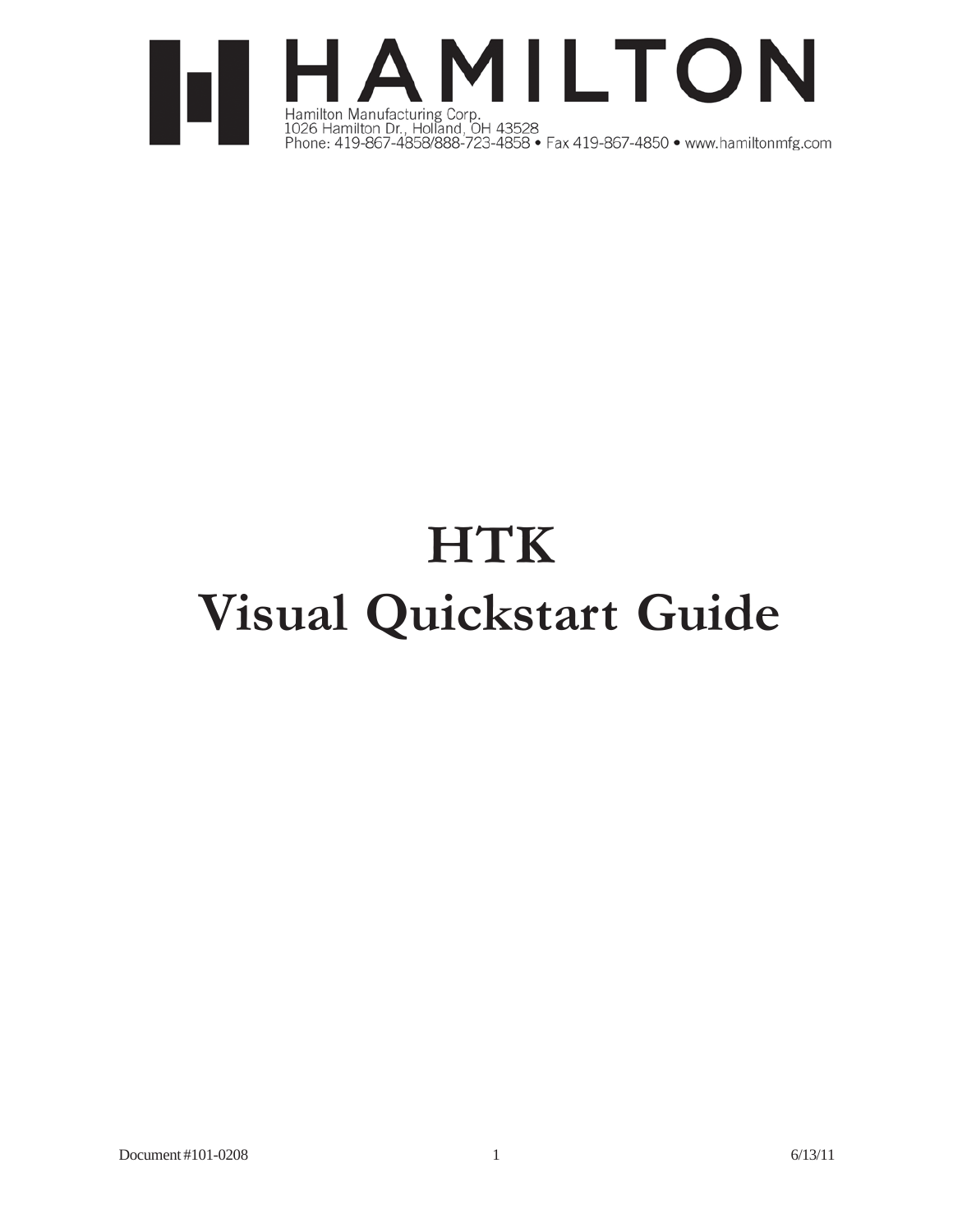### **TABLE OF CONTENTS**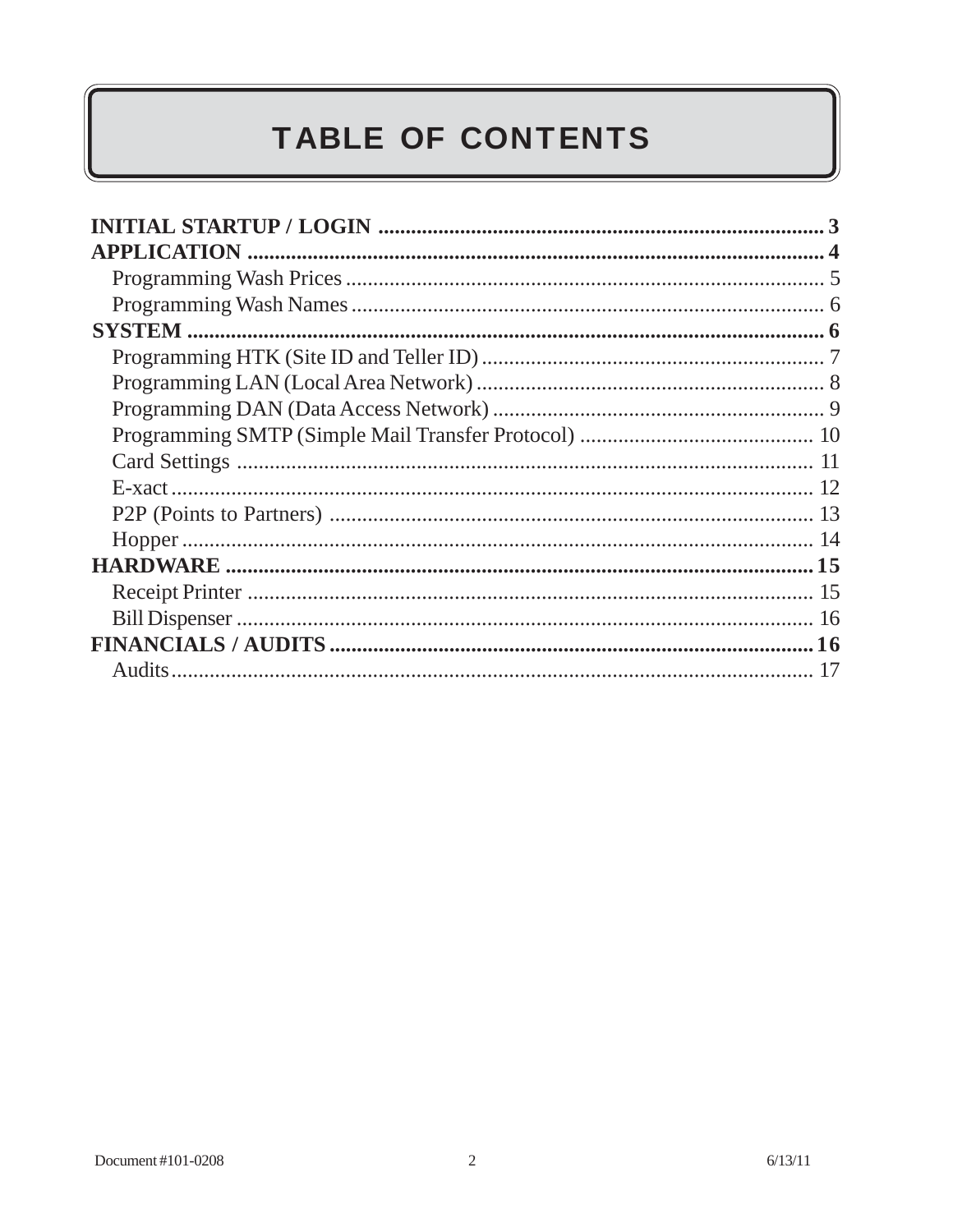### Initial Startup / Login

This document is intended to assist an HTK owner in setting up the basic parameters to enable the proper function of the machine. Please note as you read this quick start guide, many configuration settings have been pre-programmed by Hamilton in accordance with the instructions the customer filled out on the order/configuration form. Please check through this guide to confirm proper settings.

*Equipment required* – USB Mouse

**Step 1.**Insert key into lock cylinder and turn the key one-quarter turn. Perform this step for both lock cylinders.

This displays the log in screen for the HTK and allows for checking for updates and configuration.







#### Login

**Step 2.** Enter in the User ID and Password from the keypad on the door of the HTK to gain access to the HTK Menu.

Enter "00" for the User ID and "12345" for the Password.

**Step 3.** Press the lighted button next to the word "enter" on the display.

*Note:* During the entering of the User ID and Password, if an incorrect number is entered, select the lighted button next to the "Clear" button. This will allow an individual to re-enter the correct User Id and Password.

**Step 4.** Use the T handle crank to open HTK door.

**Step 5.** Once door is open, locate the HTK Controller on the right side wall. One will notice that there are six USB ports on the side of the controller. One of them is in use. Select an unused port and connect the USB mouse.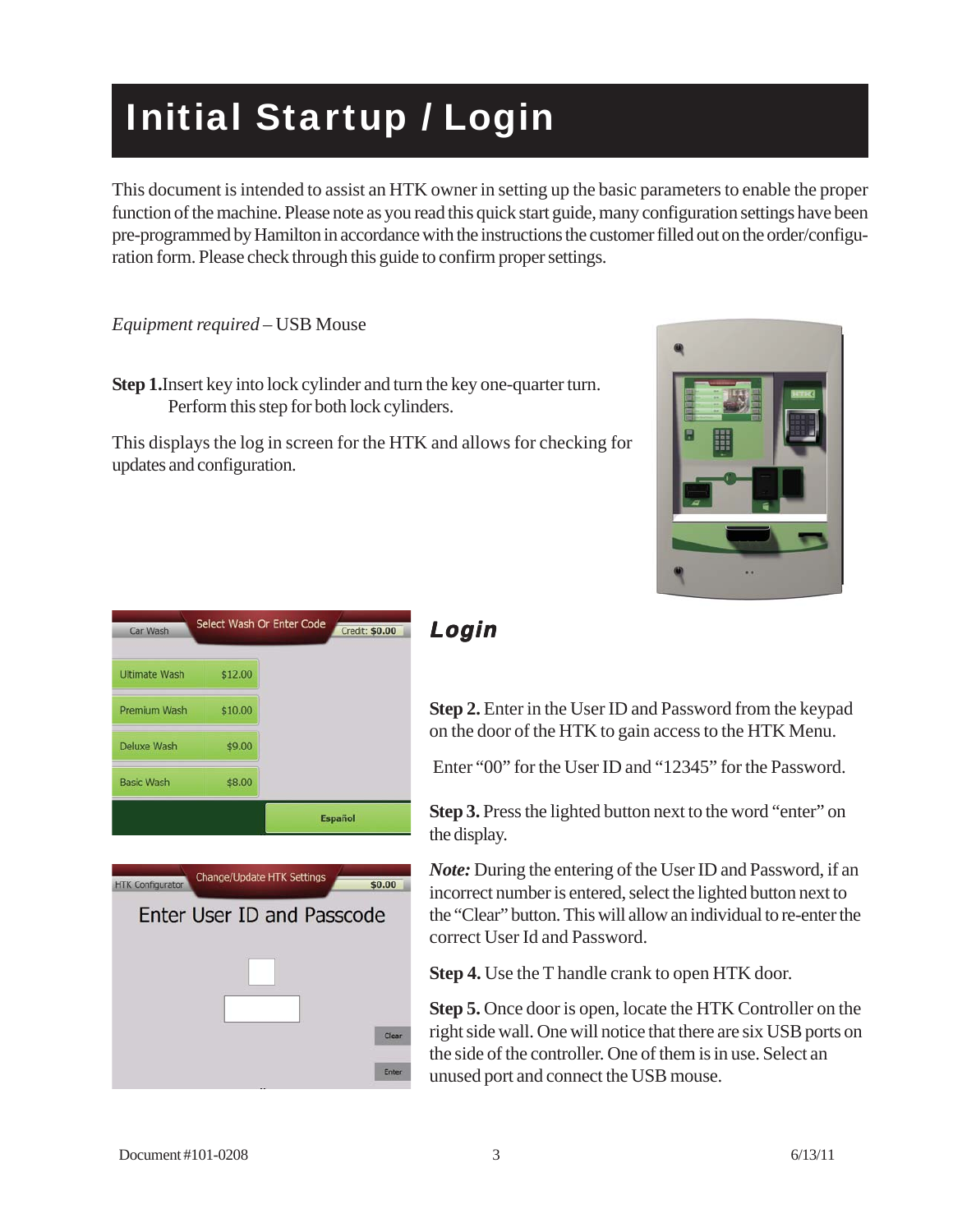| Change/Update HTK Settings<br><b>HTK Configurator</b> | \$0.00               |
|-------------------------------------------------------|----------------------|
|                                                       |                      |
|                                                       |                      |
|                                                       |                      |
|                                                       |                      |
|                                                       |                      |
| <b>Check For HTK Updates</b>                          | <b>Configuration</b> |

- **Step 6** Partially close the HTK door with the mouse coming out the bottom of door.
- **Step 7** The display on the HTK will display two menu choices: "Check For HTK Updates" and "Configuration".
- **Step 8** Press the lighted button next to the word "Configuration".
- **Step 9** The display will change and now display the Main Menu Options for the HTK.

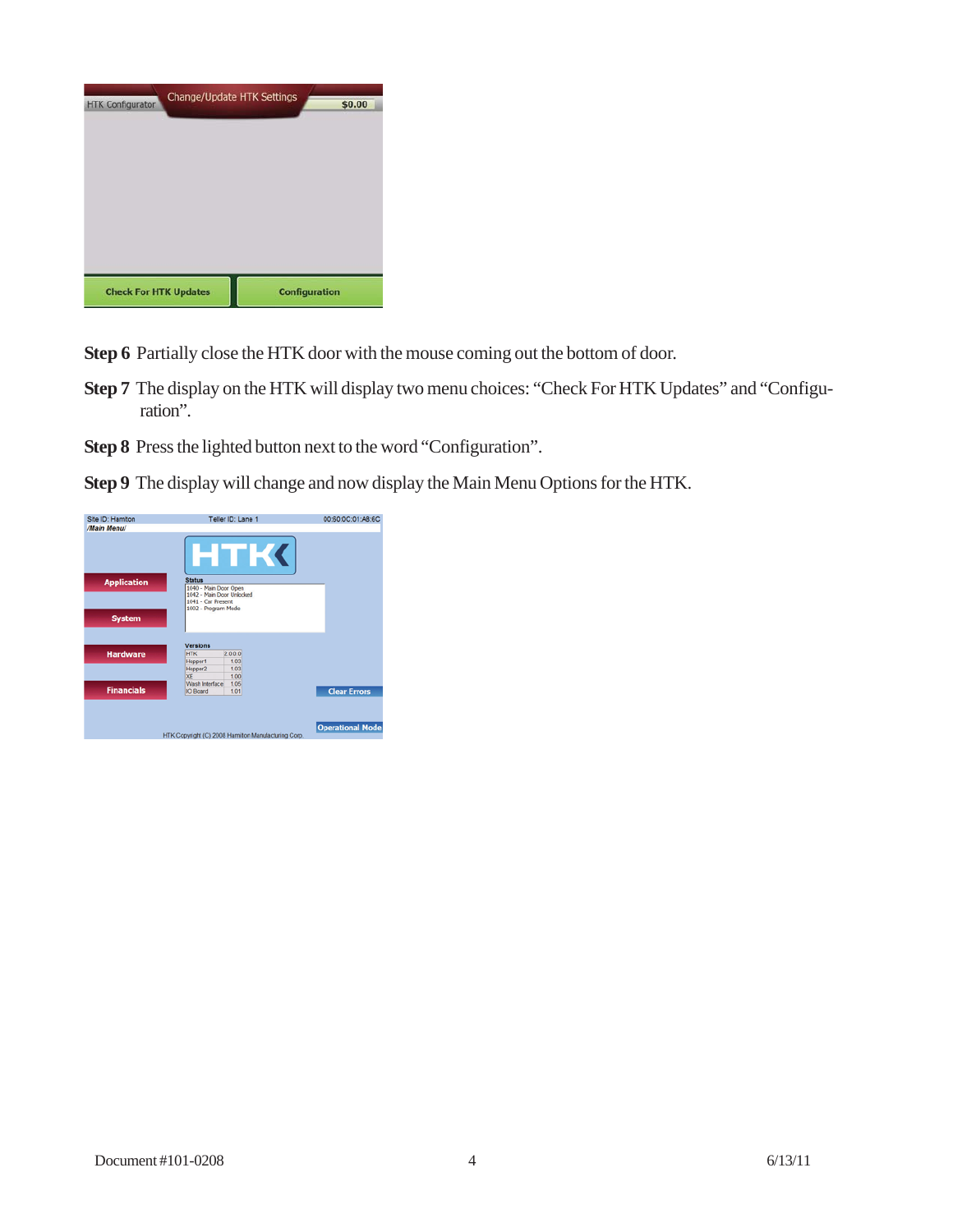## Application

#### Programming Wash Prices

Starting on the Main Menu page, select the lighted button next to the word "Application".

By pressing the Application button on the Main Menu page, the display will change, displaying the first four Application options.

The first option is "Item Packages". Select the lighted button next to the words "Item Packages".

By pressing the "Item Packages" button the display will change displaying the three options for "Item Packages", Item Prices, Item Details and Item Buy Ups.

The first option is "Items Prices". Select the lighted button next to the words "Item Prices".

By pressing the "Item Prices" button the display will change displaying; Item Number, Wash Name and Price.

To change a price value, use your mouse to place the cursor inside the price box and left click once. With clicking once an onscreen keyboard will appear. Then use the mouse to navigate the correct price into the box.

Once the correct price is entered perform a left click on any area that is blue, this will hide the onscreen keyboard.

Then select the lighted button next to the word "Back".

Now locate the lighted button next to the words "Activate Changes" and press. This will save the changes that were made.

The operation is complete.





**Back**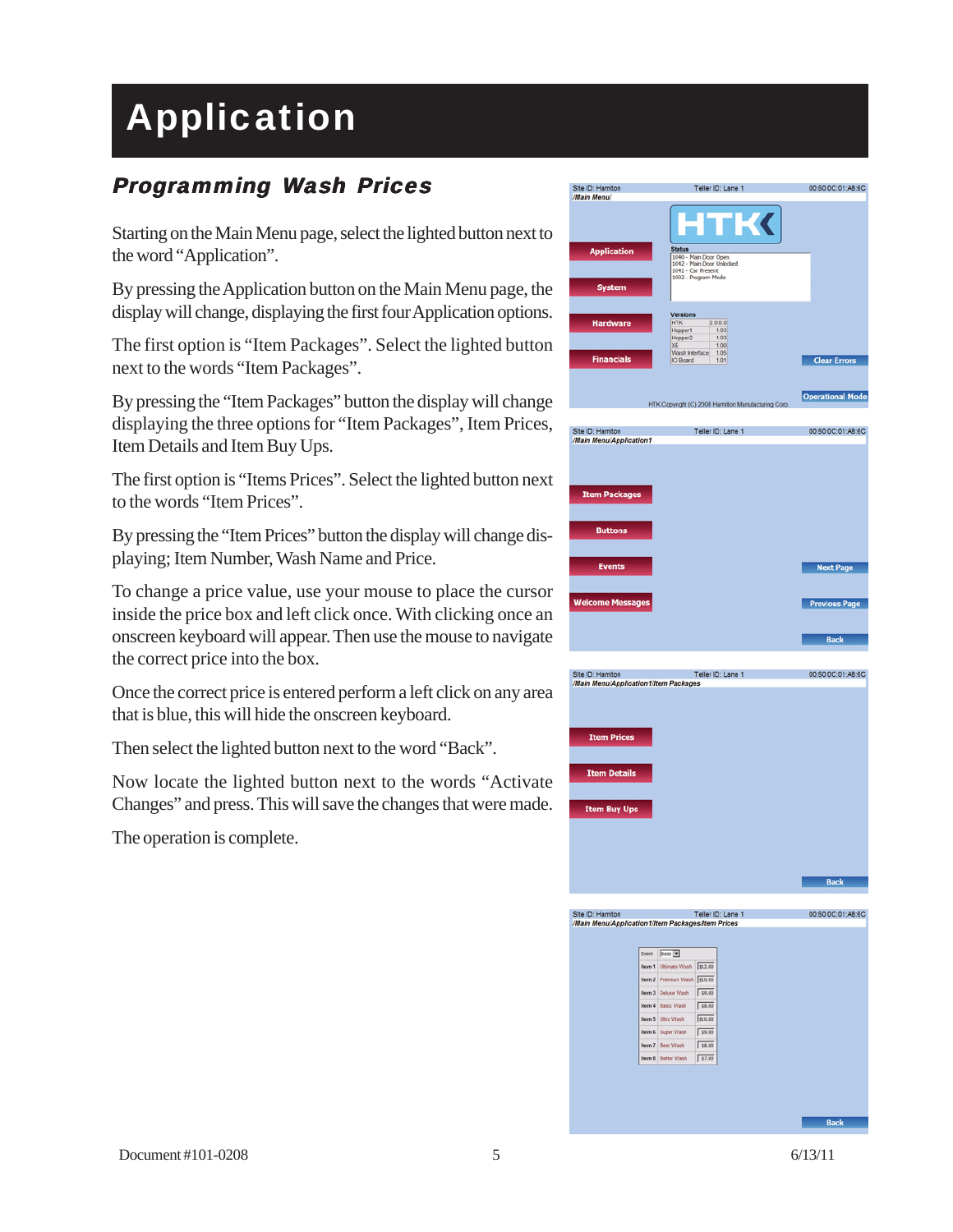#### Programming Wash Names



| Site ID: Hamiton |                                                   | Teller ID: Lane 1 | 00:60:0C:01:A8:6C |
|------------------|---------------------------------------------------|-------------------|-------------------|
|                  | /Main Menu/Application1/Item Packages/Item Prices |                   |                   |
|                  |                                                   |                   |                   |
|                  |                                                   |                   |                   |
|                  | Base [w]<br>Event                                 |                   |                   |
|                  | <b>Item 1 Ultimate Wash</b>                       | \$12.00           |                   |
|                  | Item 2 Premium Wash \$10.00                       |                   |                   |
|                  | Item 3 Deluxe Wash                                | \$9.00            |                   |
|                  | Item 4 Basic Wash                                 | \$8.00            |                   |
|                  | Item 5 Ultra Wash                                 | \$10.00           |                   |
|                  | Item 6 Super Wash                                 | \$9.00            |                   |
|                  | Item 7 Best Wash                                  | \$8.00            |                   |
|                  | Item 8 Better Wash                                | \$7.00            |                   |
|                  |                                                   |                   |                   |
|                  |                                                   |                   |                   |
|                  |                                                   |                   |                   |
|                  |                                                   |                   |                   |
|                  |                                                   |                   |                   |
|                  |                                                   |                   |                   |
|                  |                                                   |                   | <b>Back</b>       |
|                  |                                                   |                   |                   |
|                  |                                                   |                   |                   |

|                 | Item 1 Ultimate Wash               |  |
|-----------------|------------------------------------|--|
| Item 1<br>Audio | UltimateWash_en.wav<br>▾           |  |
| <b>Details</b>  | You can buy up for                 |  |
| <b>Enabled</b>  | ın                                 |  |
| <b>SKU</b>      |                                    |  |
|                 | <b>Upgrade Mode: Disabled</b><br>≖ |  |

Starting on the Main Menu page, select the lighted button next to the word "Application".

By pressing the "Application" button on the Main Menu page, the display will change, displaying the first four Application options.

The first option is "Item Packages". Select the lighted button next to the words "Item Packages".

By pressing the "Item Packages" button the display will change displaying the three options for "Item Packages"; Item Prices, Item Details and Item Buy Ups.

The first option is "Item Prices". Select the lighted button next to the words "Item Prices".

By pressing "Items Prices" button the display will change displaying; Item Number, Wash Name and Price.

To change a wash name, use your mouse to place the cursor on the name you would like to change and left click once.

The screen will display; Choose – Wash Name, Item 1, Item 1 Audio, Details, Enabled, SKU and Upgrade Mode: Disabled.

To change the wash name, place the cursor inside the "Item 1" text box.

Left click once. With clicking once an onscreen keyboard will appear. Then use the mouse to navigate and enter the correct wash name in the box.

Once the correct name is entered, perform a left click on any area that is blue, this will hide the onscreen keyboard.

Then select the lighted button next to the word "Back".

Now locate the lighted button next to the words "Activate Changes" and press. This will save the changes that were made.

The operation is complete.

 $Document #101-0208$  6/13/11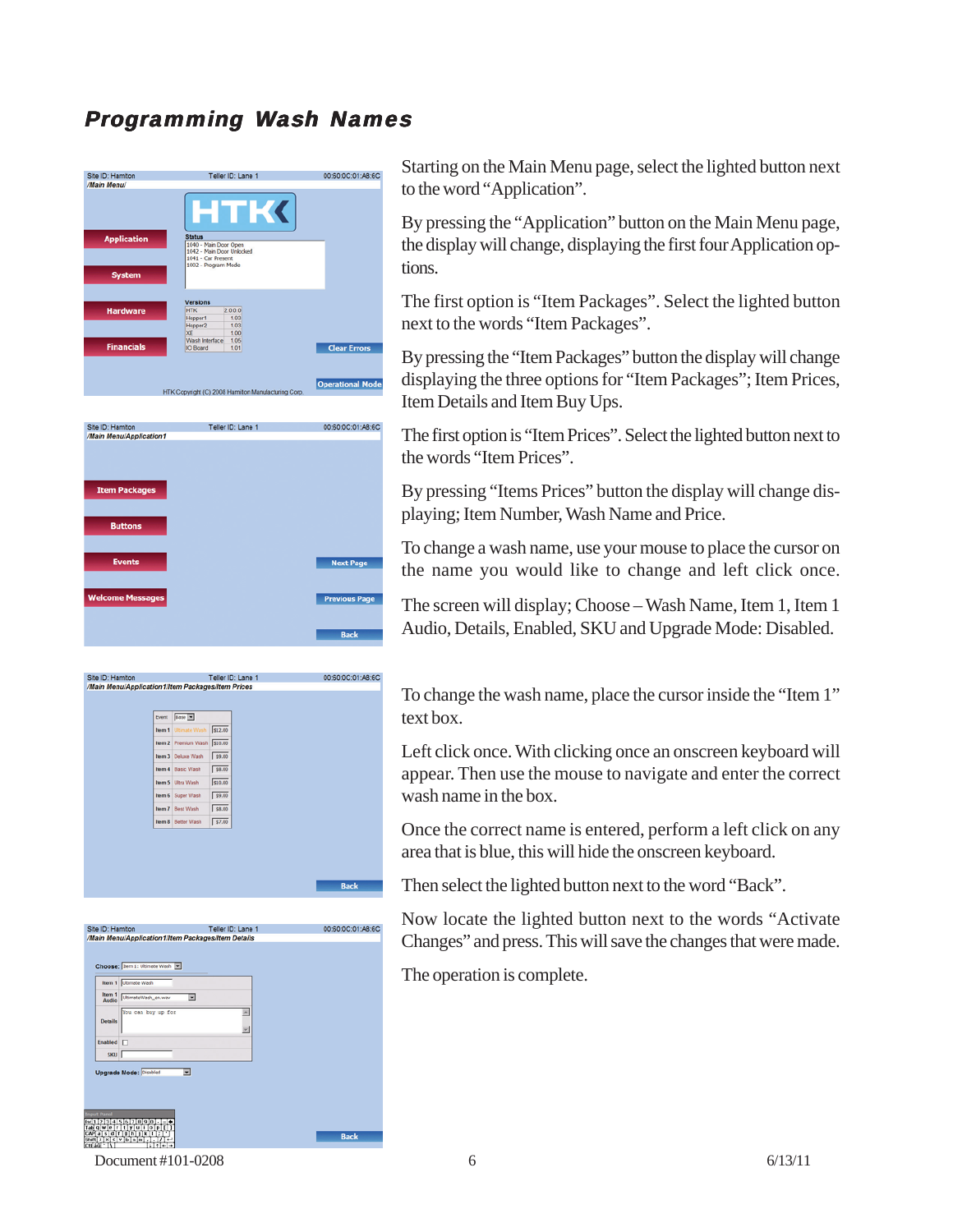# **System**

#### Programming HTK (Site ID and Teller ID)

Starting on the Main Menu Page, select the lighted button next to the word "System".

By pressing the "System" button on the Main Menu page, the display will change, displaying the first four System options.

The second option is "HTK". Select the lighted button next to the letters "HTK".

By pressing the "HTK" button the display will change displaying "Site ID" and "Teller ID" text boxes. An individual can enter a Site ID (example: Hamilton Car Wash) and then enter a Teller ID (example: Lane 1).

To enter a Site ID or Teller ID, use the mouse to left click once inside the text box. The onscreen keyboard will appear. Then use the mouse to navigate and enter in the correct text.

Once the correct information is entered, perform a left click on any area that is blue, this will hide the onscreen keyboard.

Then select the lighted button next to the word "Back".

Now locate the lighted button next to the words "Activate Changes" and press. This will save the changes that were made.

The operation is complete.





Back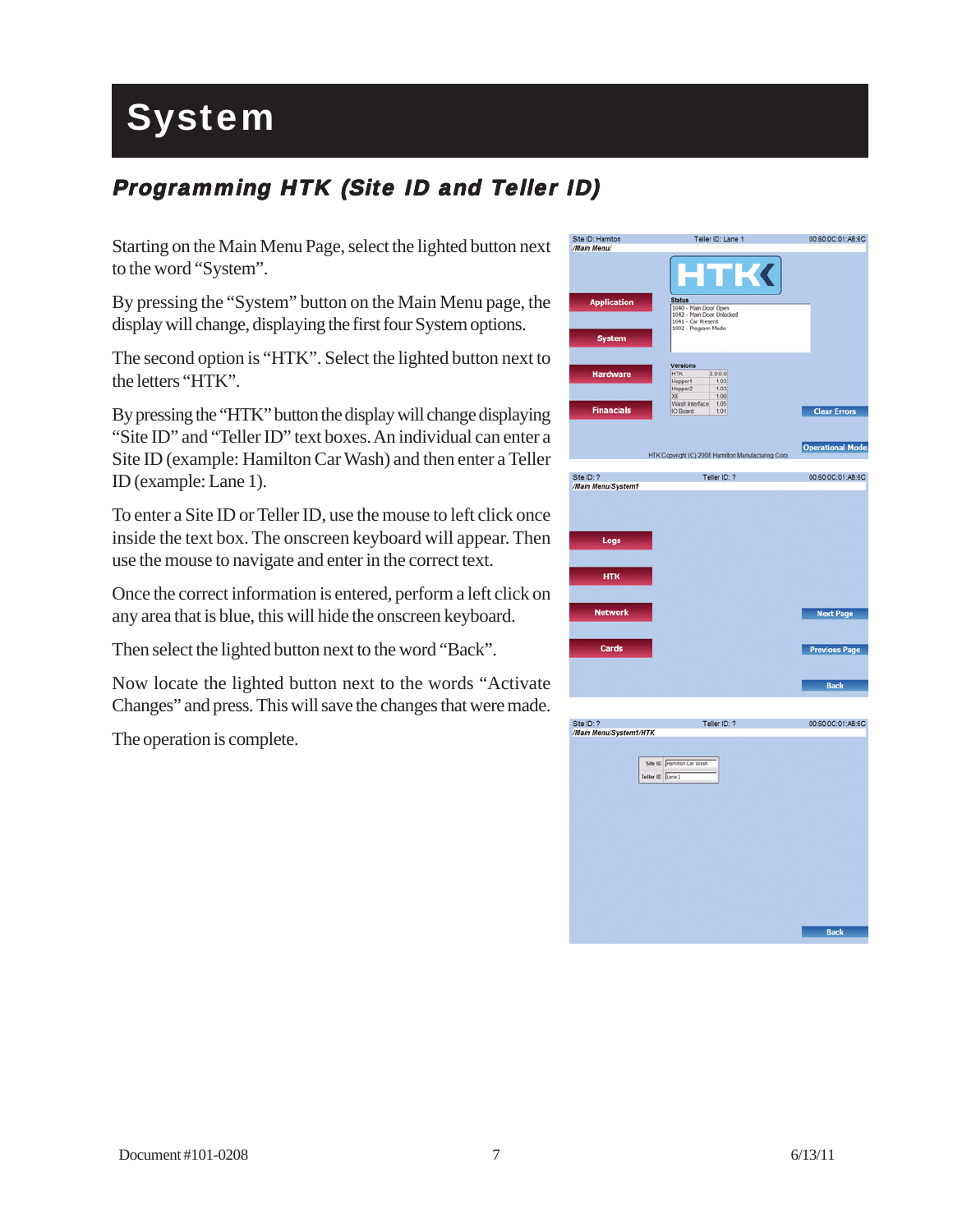#### Programming LAN (Local Area Network)



Starting on the Main Menu Page, select the lighted button next to the word "System".

By pressing the "System" button on the Main Menu Page, the display will change, displaying the first four System options.

The third option is "Network". Select the lighted button next to the word "Network".

The first option is "LAN" (Local Area Network). Select the lighted button next to the letters "LAN".

By pressing the "LAN" button, the display will change displaying the "LAN" information box. One will have a choice of setting the machine to DHCP (Dynamic Host Configuration Protocol) which if selected, the HTK requests an internal IP address automatically from the network (Router). If DHCP is not selected, then the following information must be provided to statically assign an internal IP address to the HTK. The following must be completed when statically assigning an IP address; IP address, Subnet Mask, Gateway address and DNS Server address.

To enter a static IP address and corresponding addresses, use the mouse to left click once inside the text box. The onscreen keyboard will ap-

pear. Then use the mouse to navigate and enter the correct information.

| ormation.                                                                                                                                                                          |   | Site ID: Hamilton Car Wash<br>/Main Menu/System1/Network1                                                                                                                     | Teller ID: Lane 1                                                        | 00:60:0C:01:A8:6C    |
|------------------------------------------------------------------------------------------------------------------------------------------------------------------------------------|---|-------------------------------------------------------------------------------------------------------------------------------------------------------------------------------|--------------------------------------------------------------------------|----------------------|
| Once the correct information is entered, perform a left click on<br>ny area that is blue, this will hide the onscreen keyboard.                                                    |   | LAN                                                                                                                                                                           |                                                                          |                      |
| Ince the keyboard is hidden the "Activate Changes" button<br>ppears. Select the lighted button next to the words "Activate"<br>hanges". This will save the changes that were made. |   | <b>DAN</b><br><b>Aux Data Port</b>                                                                                                                                            |                                                                          | <b>Next Page</b>     |
| The operation is complete.                                                                                                                                                         |   | <b>SMTP</b>                                                                                                                                                                   |                                                                          | <b>Previous Page</b> |
|                                                                                                                                                                                    |   |                                                                                                                                                                               |                                                                          | <b>Back</b>          |
|                                                                                                                                                                                    |   | Site ID: Hamilton Car Wash<br>/Main Menu/System1/Network1/LAN<br>Use DHCP V<br><b>IP Address</b><br><b>Subnet Mask</b><br><b>DNS Server Address</b><br><b>Gateway Address</b> | Teller ID: Lane<br>Network settings will activate on the next HTK reboot | 00:60:0C:01:A8:6C    |
|                                                                                                                                                                                    |   |                                                                                                                                                                               |                                                                          | <b>Back</b>          |
| Document #101-0208                                                                                                                                                                 | 8 |                                                                                                                                                                               |                                                                          | 6/13/11              |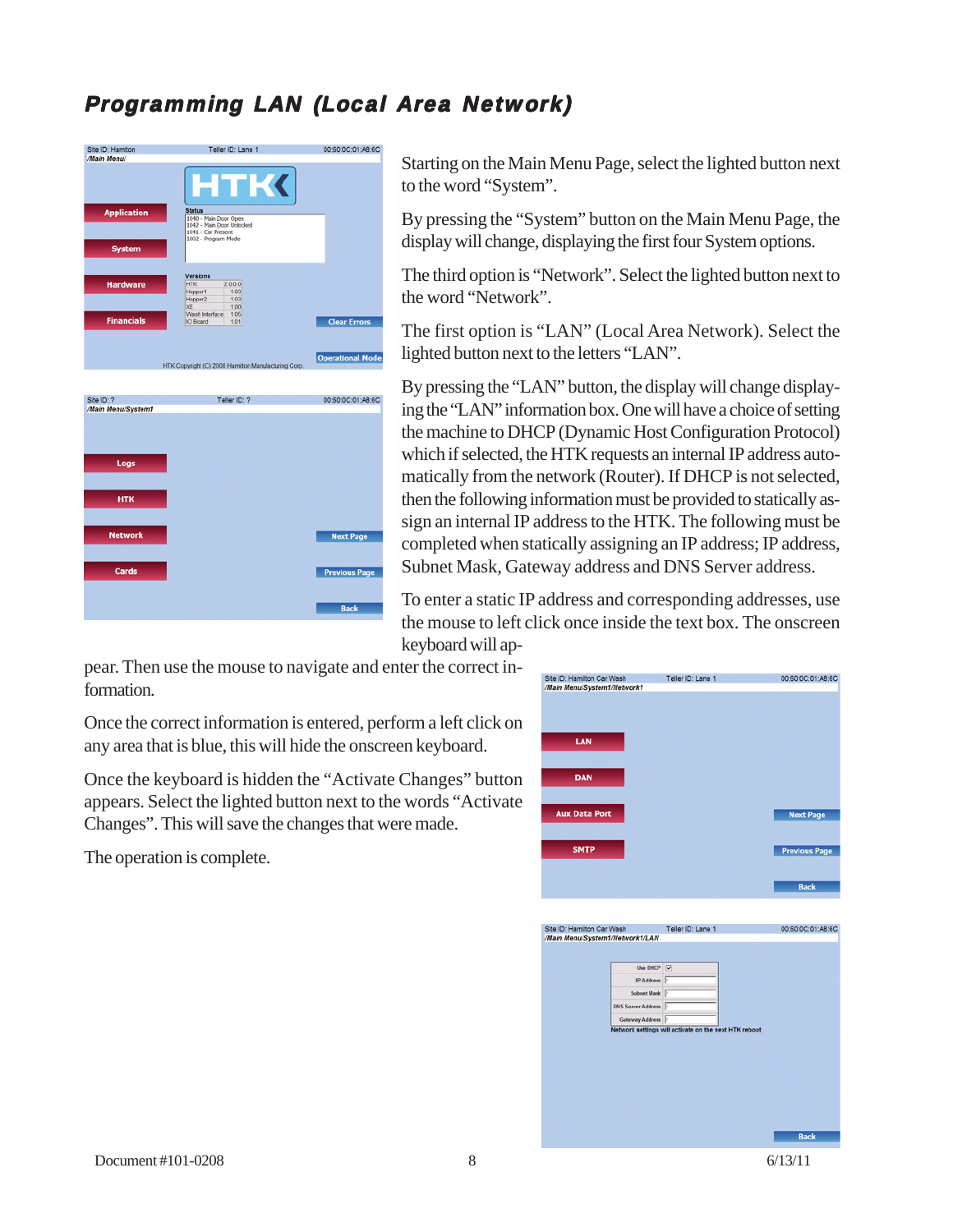#### Programming DAN (Data Access Network)

Starting on the Main Menu Page, select the lighted button next to the word "System".

By pressing the "System" button on the Main Menu Page, the display will change, displaying the first four System options.

The third option is "Network" Select the lighted button next to the word "Network".

The second option is "DAN". Select the lighted button next to the word "DAN".

By pressing the "DAN" button the display will change displaying the "DAN" information box. If the HTK is using the DAN for Detailed financial information one will want to select the D.A.N. Enabled box. The next step will be to enter the Internal D.A.N. IP address. The D.A.N. port will already be populated with the correct port.

To disable or enable the D.A.N check box or enter the D.A.N IP address, use the mouse to left click once to select or deselect the "D.A.N. enabled" checkbox, or left click once inside the D.A.N. IP address to change address. The onscreen keyboard will appear. Use the mouse to navigate and enter the correct D.A.N IP address.





Once the correct information is entered, perform a left click on any area that is blue, this will hide the onscreen keyboard. Note if "D.A.N. Enabled" was deselected, the "Activate Changes" button will appear. To save changes select the "Activate Changes".

Once the keyboard is hidden, select the lighted button next to the word "back".

The operation is complete.

Document #101-0208 9 6/13/11

**Back**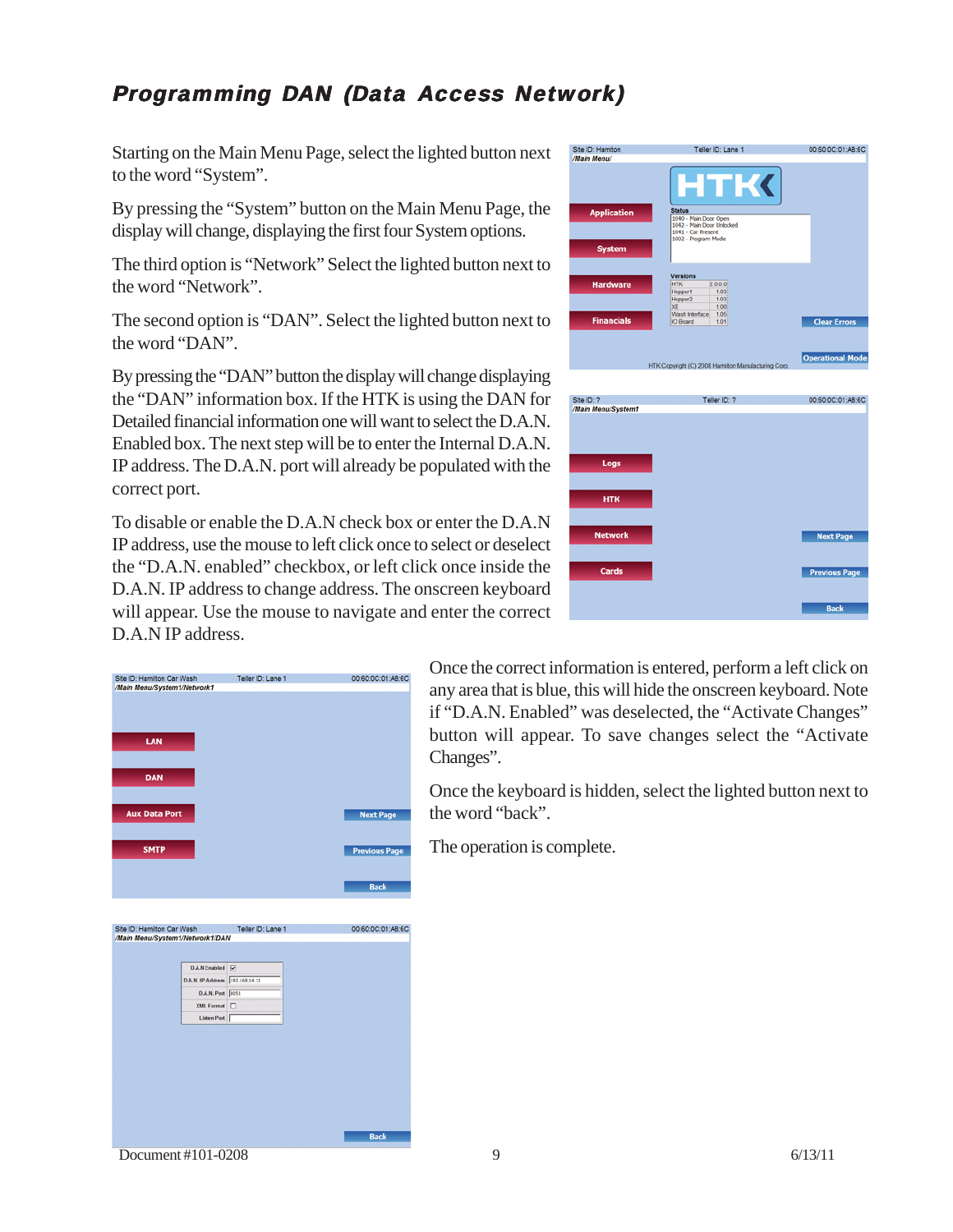#### Programming SMTP (Simple Mail Transfer Protocol)

Starting on the Main Menu Page, select the lighted button next to the word "System".

By pressing the "System" button on the Main Menu Page, the display will change, displaying the first four System options.

The third option is "Network" Select the lighted button next to the word "Network".

The fourth option is "SMTP". Select the lighted button next to the letters "SMTP".

By pressing the "SMTP" button the display will change displaying the "SMTP" information box. Note: This information is required if critical and warning messages are to be delivered to the appropriate personnel. **This information must be obtained from your ISP (Internet Service Provider).** The following information will be required; SMTP Server. If Authentication is required then the following information must also be provided; Username and Password. The "Use Authentication" check box must be selected as well.

To enter in the SMTP Server, use the mouse to left click once inside the SMTP Server box. The onscreen keyboard will appear. Then use the mouse to navigate and enter the correct SMTP Server.

If Authentication is required then use the mouse to navigate to the check box next to "Use Authentication". Left click once to enable or left click once more to disable.

To enter Username, use the mouse to left click once inside the Username box. The onscreen keyboard will appear. Then use the mouse to navigate and enter the correct Username.

To enter the Password, use the mouse to left click once inside the Password box. The onscreen keyboard will appear. Then use the mouse to navigate and enter the correct Password.

"Email From" is an address that is assigned to the outgoing mail to reference the location of the incoming critical or warning message. To enter the Email from use the mouse to left click once inside the Email From box. The onscreen board will appear. Then use the mouse to navigate and enter the correct Email From.

Once the correct information is entered, perform a left click on any area that is blue, this will hide the onscreen keyboard.

Once the keyboard is hidden, the "Active Changes" button appears. Select the lighted button next to the words "Active Changes" This will save the changes that were made.









Document #101-0208 10 6/13/11 The operation is complete.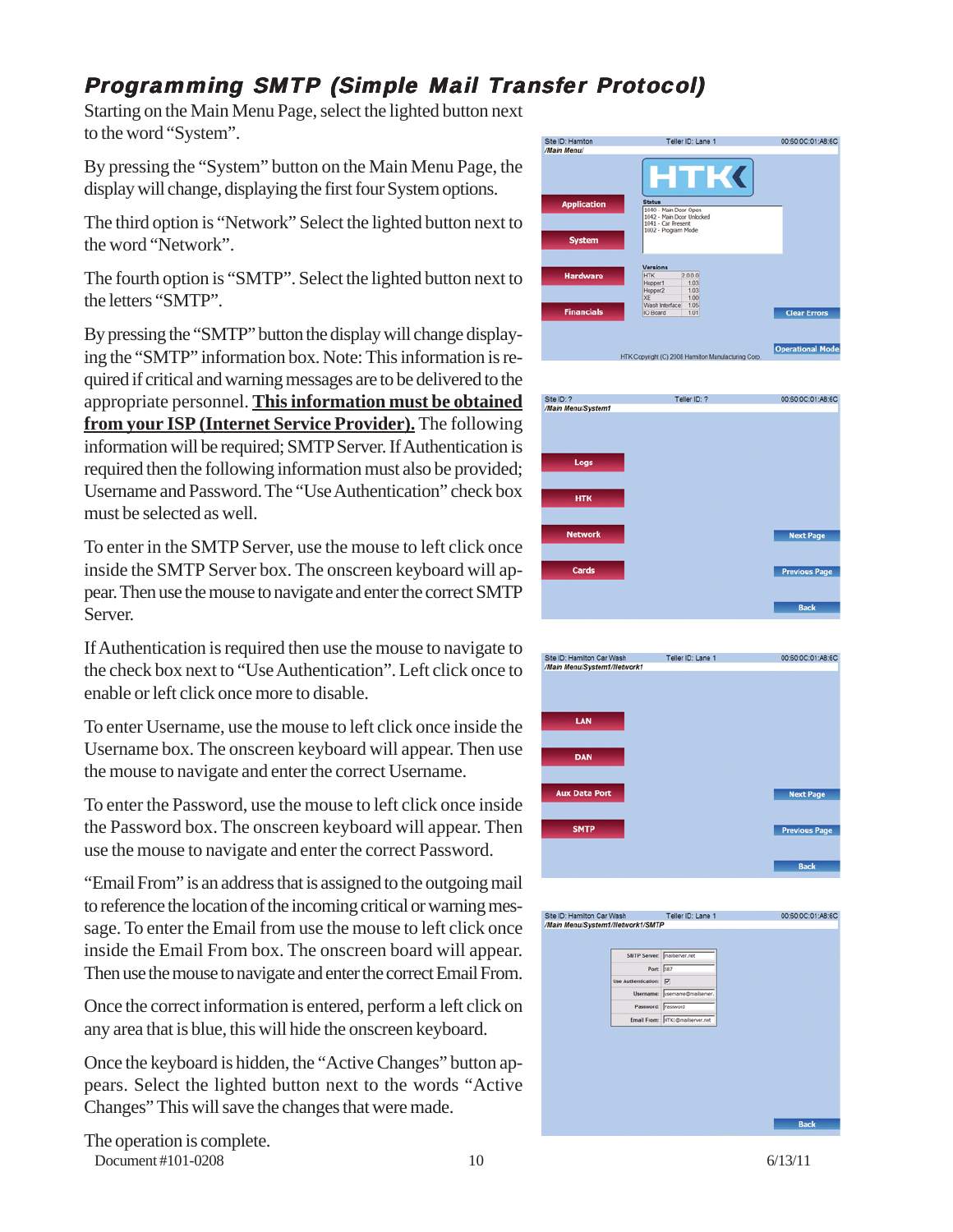







#### Card Settings

Starting on the Main Menu Page, select the lighted button next to the word "System".

By pressing the "System" button on the Main Menu Page, the display will change, displaying the first four System options.

The fourth option is "Cards" Select the lighted button next to the word "Cards".

The first option is "Card Settings". Select the lighted button next to the words "Card Settings".

By pressing "Card Settings" button the display will change displaying the "Accepted Card Types", "Accepted Tracks", and "Blocking List". This page will allow you to select the Credit Cards that will be accepted at the HTK. The page will also allow you to select or deselect the acceptance of CV Cards (Customer Value Cards). Next this page will allow you to select the accepted tracks (This should already be set by the factory). Finally the Blocking List allows you to block a credit card from being accepted at the HTK.

To define the cards that are accepted by the HTK, use the mouse to navigate to the check box that is associated with the credit card. Then left click once to select or deselect a credit card.

To accept "CV Cards" at the HTK the check box next to "CV Cards" must be selected.

Note: The "Accepted Tracks" are preset by the factory and should only be changed under the direction of the factory.

To block a Credit Card, select the "Add Blocked Card". Then the screen will change and will allow you to select a credit card type and enter the last four digits of the credit card.

Once the correct cards are selected, the "Activate Changes" button will appear. Select the lighted button to the words "Activate Changes". This will save the changes that were made.

The operation is complete.

Document #101-0208 11 6/13/11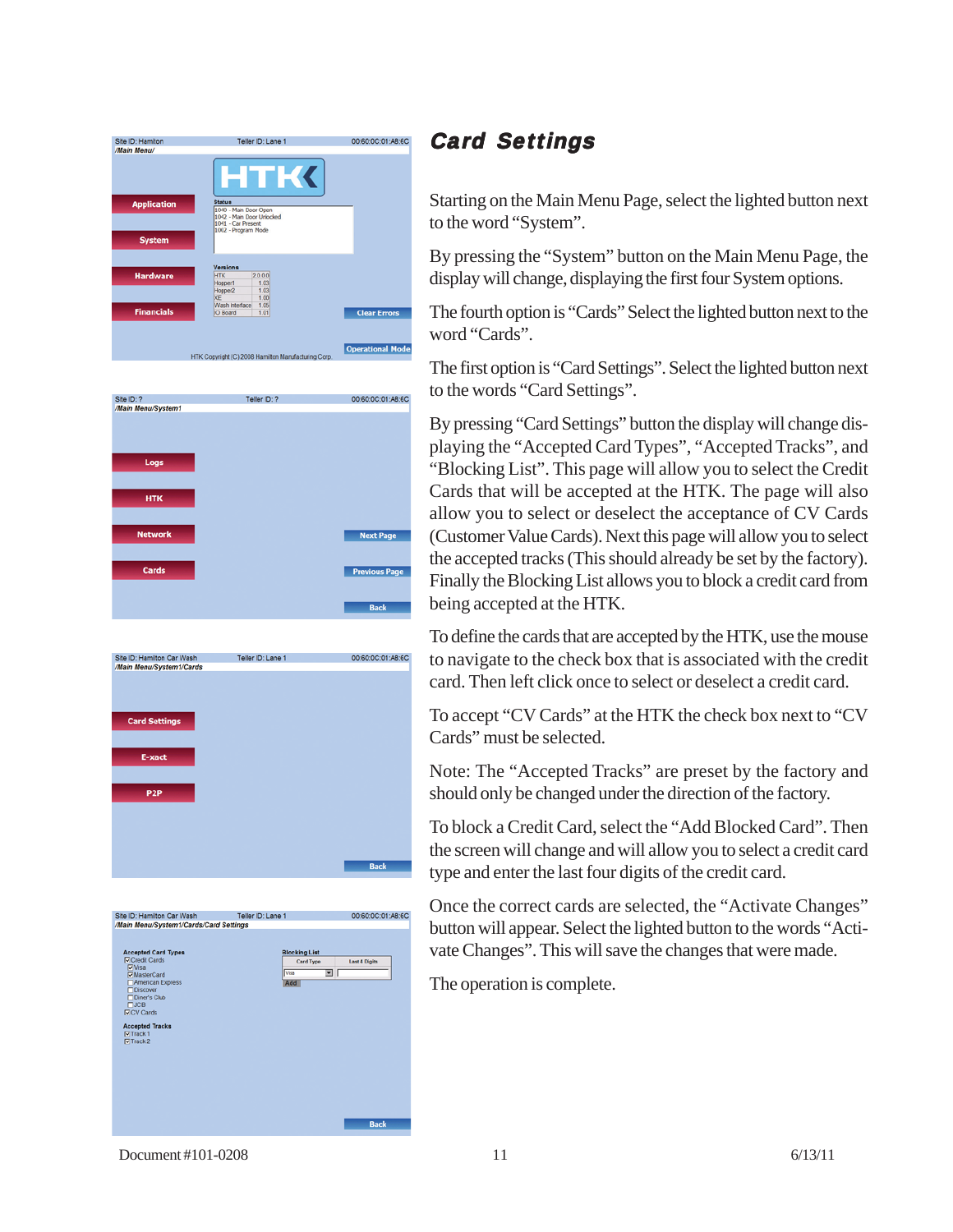#### E-xact



Starting on the Main Menu Page, select the lighted button next to the word "System".

By pressing the "System" button on the Main Menu Page, the display will change, displaying the first four System options.

The fourth option is "Cards". Select the lighted button next to the word "Cards".

The second option is "E-xact". Select the lighted button next to the word "E-xact".

By pressing the "E-xact" button the display will change displaying the "E-xact" User ID and Password screen. This information is provided by E-xact and is required to accept Credit Cards at the HTK.

To accept Credit Cards, move the mouse to the "User ID" text box and left click once. The onscreen keyboard will appear. Then use the mouse to navigate and enter the correct "User ID".

Next, move the mouse to the "Password" text box and left click once. The onscreen keyboard will appear. Then use the mouse to navigate and

enter the correct

"Password".

Once the correct information is entered, perform a left click on any area that is blue. This will hide the onscreen keyboard.

Then the "Activate Changes" button will appear. Select the lighted button to the words "Activate Changes". This will save the changes that were made

Then select the "Back" button. Select the lighted button next to the word "Back"



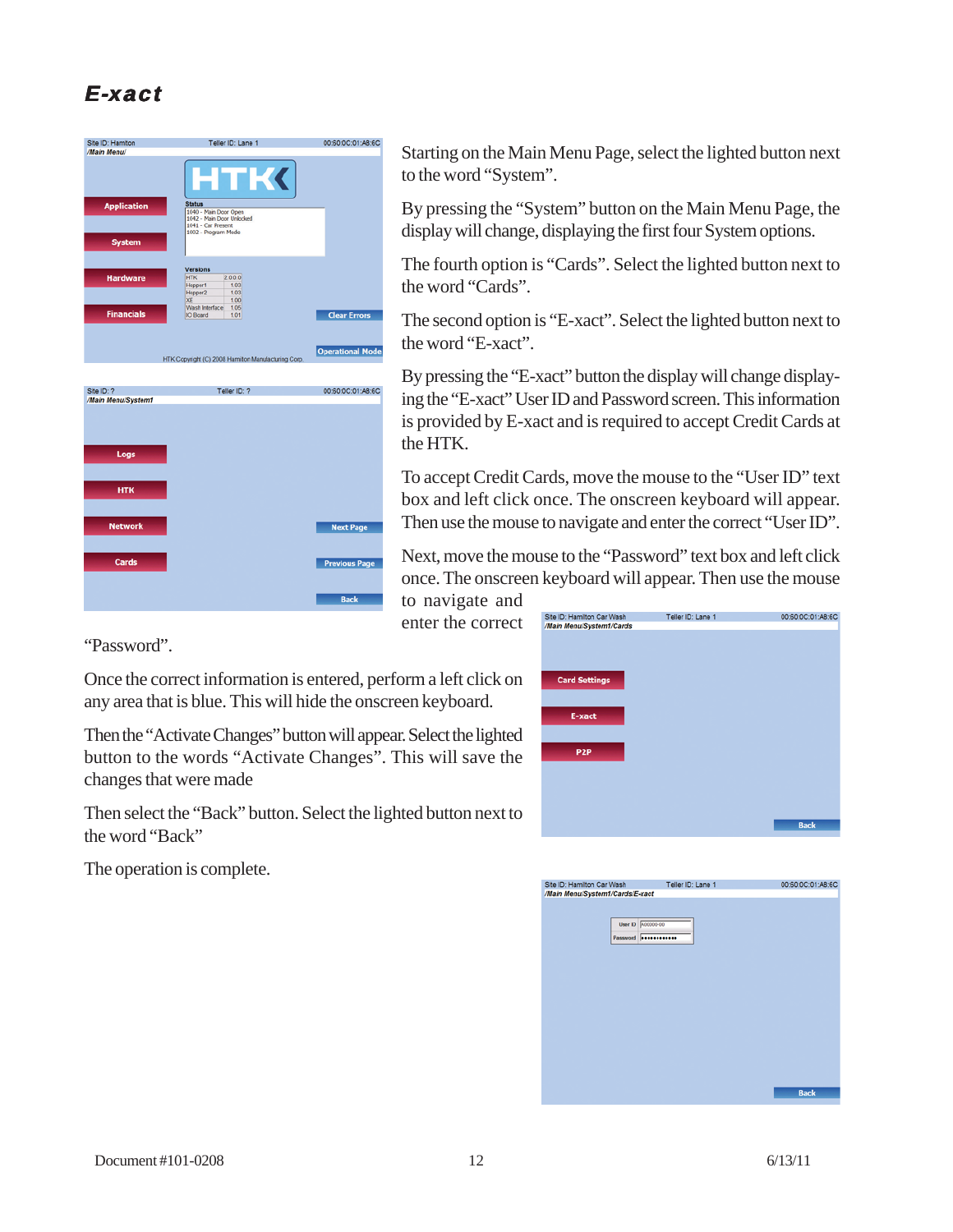#### P2P (Points to Partners)

Starting on the Main Menu Page, select the lighted button next to the word "System".

By pressing the "System" button on the Main Menu Page, the display will change, displaying the first four System options.

The fourth option is "Cards". Select the lighted button next to the word "Cards".

The third option is "P2P". Select the lighted button next to the phrase "P2P".

By pressing the "P2P" button the display will change displaying the "P2P" Terminal ID. This information is provided by P2P and is required to accept Customer Value Cards at the HTK.

To accept Customer Value Cards move the mouse to the "Terminal ID" text box and left click once. The onscreen keyboard will appear. Then use the mouse to navigate and enter the correct "Terminal ID"

| Site ID: Hamiton   | Teller ID: Lane 1                                                        | 00:60:0C:01:A8:6C       |
|--------------------|--------------------------------------------------------------------------|-------------------------|
| /Main Menu/        |                                                                          |                         |
|                    | <b>HTK</b>                                                               |                         |
| <b>Application</b> | <b>Status</b>                                                            |                         |
|                    | 1040 - Main Door Open<br>1042 - Main Door Unlocked<br>1041 - Car Present |                         |
|                    | 1002 - Program Mode                                                      |                         |
| <b>System</b>      |                                                                          |                         |
|                    | <b>Versions</b>                                                          |                         |
| <b>Hardware</b>    | <b>HTK</b><br>2000                                                       |                         |
|                    | 1.03<br>Hopper1                                                          |                         |
|                    | 1.03<br>Hopper2                                                          |                         |
|                    | XE<br>1.00                                                               |                         |
|                    | Wash Interface<br>1.05                                                   |                         |
| <b>Financials</b>  | IO Board<br>1.01                                                         | <b>Clear Errors</b>     |
|                    |                                                                          |                         |
|                    | HTK Copyright (C) 2008 Hamilton Manufacturing Corp.                      | <b>Operational Mode</b> |
|                    |                                                                          |                         |
| Site ID: ?         | Teller ID: ?                                                             | 00:60:0C:01:A8:6C       |
| /Main Menu/System1 |                                                                          |                         |
|                    |                                                                          |                         |
|                    |                                                                          |                         |
|                    |                                                                          |                         |

| Site ID: Hamilton Car Wash | Teller ID: Lane 1 | 00:60:0C:01:A8:6C |
|----------------------------|-------------------|-------------------|
| /Main Menu/System1/Cards   |                   |                   |
|                            |                   |                   |
|                            |                   |                   |
|                            |                   |                   |
|                            |                   |                   |
| <b>Card Settings</b>       |                   |                   |
|                            |                   |                   |
|                            |                   |                   |
|                            |                   |                   |
| E-xact                     |                   |                   |
|                            |                   |                   |
|                            |                   |                   |
|                            |                   |                   |
| P <sub>2P</sub>            |                   |                   |
|                            |                   |                   |
|                            |                   |                   |
|                            |                   |                   |
|                            |                   |                   |
|                            |                   |                   |
|                            |                   |                   |
|                            |                   | <b>Back</b>       |

| Site ID: Hamilton Car Wash   | Teller ID: Lane 1           | 00:60:0C:01:A8:6C |
|------------------------------|-----------------------------|-------------------|
| /Main Menu/System1/Cards/P2P |                             |                   |
|                              |                             |                   |
|                              |                             |                   |
|                              | <b>Terminal ID</b> 123456   |                   |
|                              | P2P IP Address 66.83.33.179 |                   |
|                              | Gift Port 1087              |                   |
|                              | Credit Port 1079            |                   |
|                              | Gift Routing ID 780         |                   |
|                              | Credit Routing ID 880       |                   |
|                              |                             |                   |
|                              |                             |                   |
|                              |                             |                   |
|                              |                             |                   |
|                              |                             |                   |
|                              |                             |                   |
|                              |                             |                   |
|                              |                             |                   |
|                              |                             |                   |
|                              |                             |                   |
|                              |                             |                   |

NOTE: All other categories on this page are **preset by the factory and should not be changed.** If any are changed, it will inhibit the acceptance of Customer Value Cards at the HTK.

Logs

**HTK** 

**Network** 

Cards

Once the correct information is entered, perform a left click on any area that is blue. This will hide the onscreen keyboard.

Then the "Activate Changes" button will appear. Select the lighted button to the words "Activate Changes". This will save the changes that were made.

Then select the "Back" button. Select the lighted button next to the word "Back".

The operation is complete.

Next Page

**Previous Page**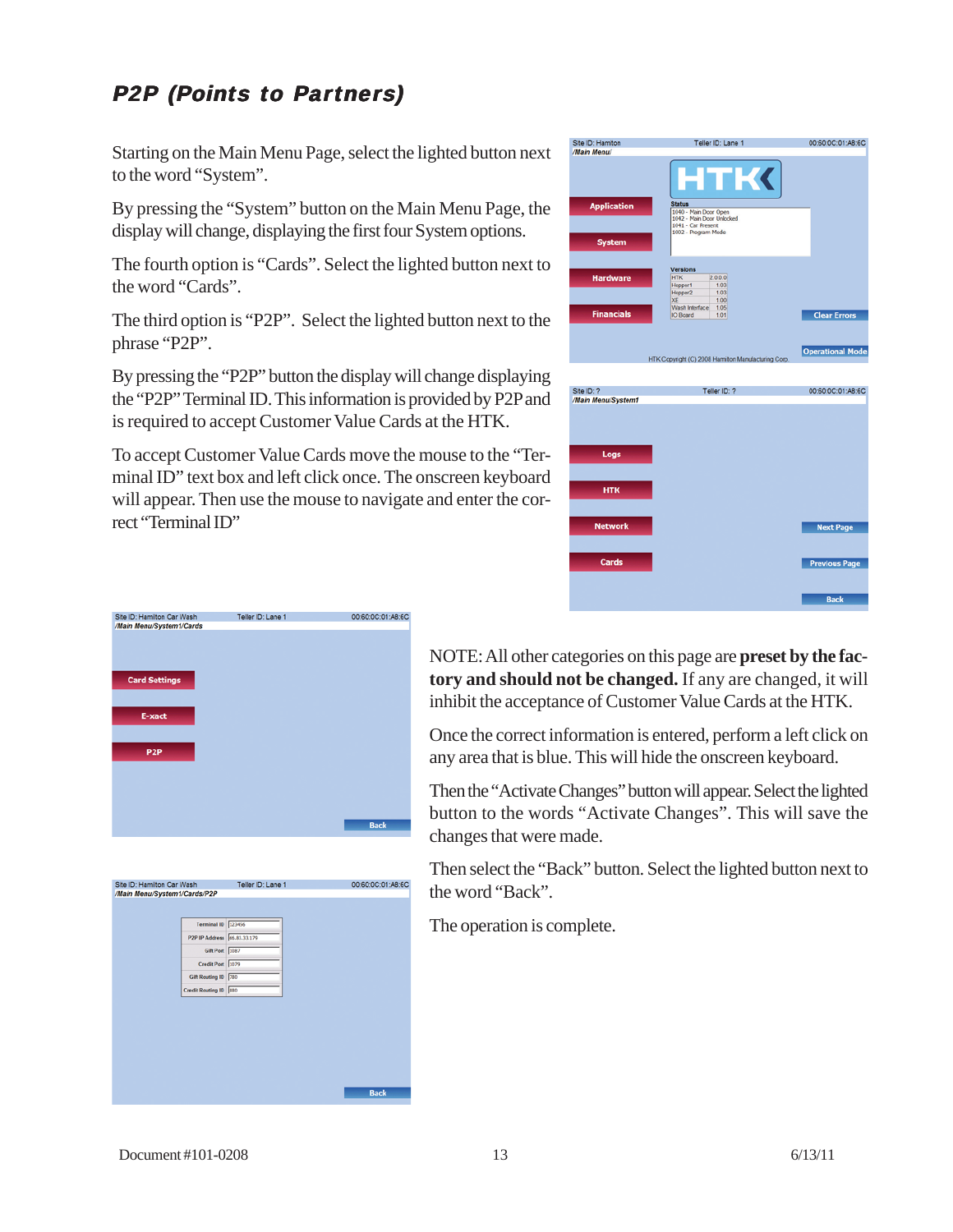### **Hardware**

#### **Hopper**

Starting on the Main Menu Page, select the lighted button next to the word "Hardware".

By pressing the "Hardware" button on the Main Menu Page, the display will change, displaying the first four Hardware options.

The second option is "Hoppers". Select the lighted button next to the word "Hoppers".

By pressing the "Hoppers" button the display will change displaying the Hopper Content Pull Down boxes. This will allow you to select the contents for dispensing from the Hopper. Note: The hopper contents have been preset by the factory and should not need to be changed.

In the event the content is incorrect and needs to be changed, use the mouse to left click once on the down arrow next to the content box. Then navigate to the correct content and left click once. In a few seconds the page will refresh and the "Activate Changes" button will appear.

Select the lighted button next to the words "Activate Changes" This will save the changes that were made.

| Site ID: Hamiton<br>/Main Menu/                            | Teller ID: Lane 1                                                                                                                              | 00:60:0C:01:A8:6C       |
|------------------------------------------------------------|------------------------------------------------------------------------------------------------------------------------------------------------|-------------------------|
| <b>Application</b><br><b>System</b>                        | $\blacktriangleleft$<br><b>Status</b><br>1040 - Main Door Open<br>1042 - Main Door Unlocked<br>1041 - Car Present<br>1002 - Program Mode       |                         |
| <b>Hardware</b><br><b>Financials</b>                       | <b>Versions</b><br>Hoppert 2000<br><b>HTK</b><br>Propert 1.03<br>Hopper2 1.03<br>XE<br>XE<br>Wash Interface 1.05<br>of 1.01<br><b>IO</b> Board | <b>Clear Errors</b>     |
|                                                            | HTK Copyright (C) 2008 Hamilton Manufacturing Corp.                                                                                            | <b>Operational Mode</b> |
| Site ID: Hamilton Car Wash                                 | Teller ID: Lane 1                                                                                                                              | 00:60:0C:01:A8:6C       |
| <b>Hoppers</b><br><b>Receipt Printer</b>                   |                                                                                                                                                | <b>Next Page</b>        |
| <b>Coin Mechanism</b>                                      |                                                                                                                                                | <b>Previous Page</b>    |
|                                                            |                                                                                                                                                | <b>Back</b>             |
| Site ID: Hamilton Car Wash<br>/Main Menu/Hardware1/Hoppers | Teller ID: Lane 1                                                                                                                              | 00:60:0C:01:A8:6C       |
|                                                            | Contents<br>Hopper 1 Quarter<br>Hopper 2 Quarter                                                                                               |                         |
|                                                            |                                                                                                                                                | <b>Back</b>             |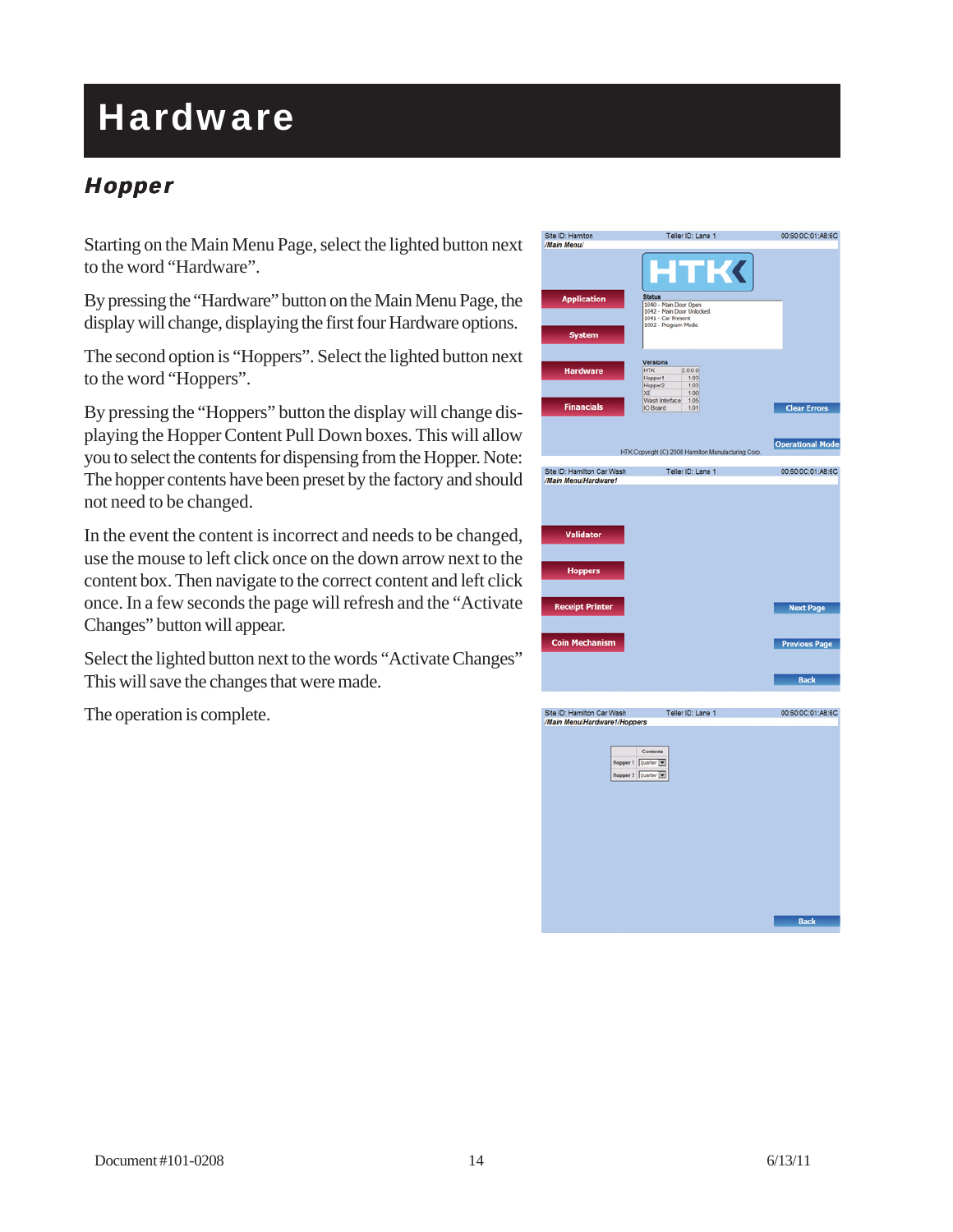#### **Receipt Printer**

Starting with the Main Menu Page, select the lighted button next to the word "Hardware".

By pressing the "Hardware" button on the Main Menu Page, the display will change, displaying the first four Hardware options.



The third option is "Receipt Printer". Select the lighted button next to the words "Receipt Printer".

By pressing the "Receipt Printer" button the display will change displaying the following configurable options; Printer Model, Cash Receipts, Card Receipts, Receipt Headers and Receipt Footer.

The "Printer Model" will be preset by the factory and should not be changed.

The "Cash Receipt" allows an operator to decide if they "Always", "Never" or Prompt the Customer for a receipt by Asking ("Ask") them if they would like a receipt for a cash transaction. To change the Cash Receipt use the mouse and left click on the down arrow next to the "Cash Receipts". Then use the mouse to navigate to the correct choice and left click once. Allow a few seconds for the screen to refresh. Then the "Activate Changes" will appear. Select the lighted button next to the words "Activate Changes" This will save the changes that were made.

For "Card Receipts" (Note: This sets the receipt procedure for card transactions) follow the same steps as "Cash Receipts".

When entering a "Receipt Header" an operator can "edit", "delete" or add a line of text for the receipt header.

Option one; an operator can take existing text preset by the factory and edit it. Use the mouse to left click once on the "Edit" button on the desired line that requires editing. A text box now appears. Use the mouse to left click once inside the text box. The onscreen keyboard will appear. Use the mouse to navigate and enter the correct information. Then left click on any area that is blue, this will hide the onscreen keyboard. Now a "Save" button will appear. Left click once on the "Save" button. This will save the changes that were made.

Option two; an operator can take a "blank" header box and edit it. Use the mouse to left click the "Edit" button on the desired blank line that requires editing. A text box now appears. Use the mouse to left click once inside the text box. The onscreen keyboard will appear. Use the mouse to navigate and enter the correct information. Then left click on any area that is blue. This will hide the onscreen keyboard. Now a "Save" button will appear. Left click once on the "Save" button. This will save the changes that were made.

Option three; an operator can add an additional line by selecting "Add Header" this will add another line. Follow option two to enter an additional line of text.

Document #101-0208 15 6/13/11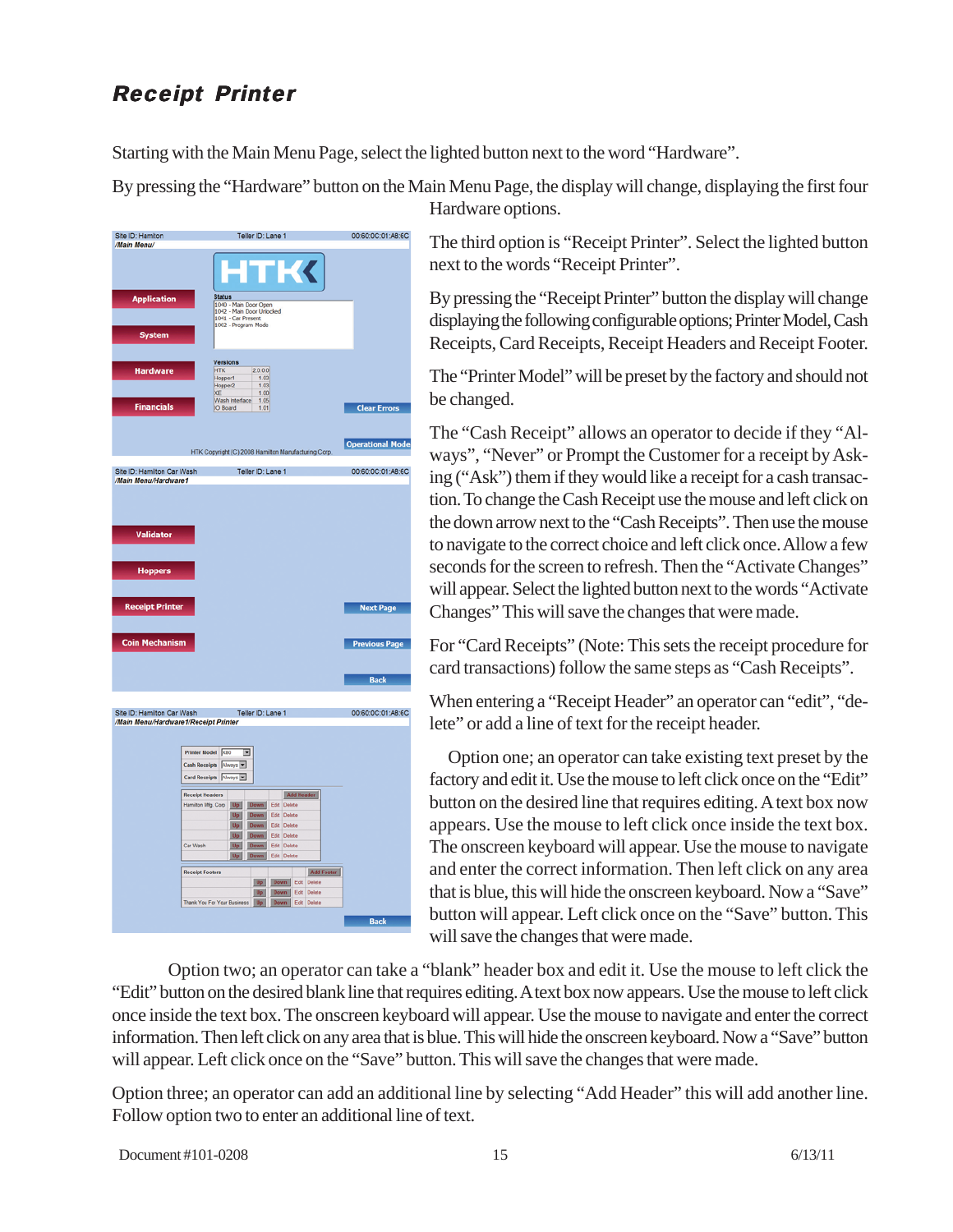For "Receipt Footer" follow the above options to enter the correct text.

Note: Once the lines of text have been entered they can be re-arranged using the "Up" and "Down" buttons to move the message to the correct position.

Once all the information is complete and the "Activate Changes" button is on the screen, select the lighted button next to the words "Activate Changes" This will save the changes that were made.

The operation is complete.

#### **Bill Dispenser**

Starting with the Main Menu Page, select the lighted button next the word "Hardware".

By pressing the "Hardware" button on the Main Menu Page, the display will change, displaying the first four Hardware options.

Next press the lighted button next to the words "Next Page", the screen will change displaying three more Hardware options.

The first option is "Bill Dispenser" Select the lighted button next to the words "Bill Dispenser".

By pressing the "Bill Dispenser" button the display will change displaying the contents for Cassette A and Cassette B. This will allow you to select the contents for dispensing from the Bill Dispenser. Note: The "Bill Dispenser" contents have been preset by the factory and should not need to be changed.

In the event the content is incorrect and needs to be changed, use the mouse to left click once on the down arrow next to content box. Then navigate to the correct content and left click once. In a few seconds the page will refresh and the "Activate Changes" button will appear.

Select the lighted button next to the words "Activate Changes". This will save the changes that were made.

| Site ID: Hamiton   | Teller ID: Lane 1                                                                               | 00:60:0C:01:A8:6C       |
|--------------------|-------------------------------------------------------------------------------------------------|-------------------------|
| <b>Main Menu/</b>  |                                                                                                 |                         |
|                    | HTK                                                                                             |                         |
| <b>Application</b> | <b>Status</b>                                                                                   |                         |
| <b>System</b>      | 1040 - Main Door Open<br>1042 - Main Door Unlocked<br>1041 - Car Present<br>1002 - Program Mode |                         |
|                    | <b>Versions</b>                                                                                 |                         |
| <b>Hardware</b>    | 2000<br><b>HTK</b><br>1.03<br>Hopper1<br>1.03                                                   |                         |
|                    | Hopper2<br><b>XF</b><br>1.00                                                                    |                         |
| <b>Financials</b>  | Wash Interface<br>1.05<br>IO Board<br>1.01                                                      | <b>Clear Errors</b>     |
|                    | HTK Copyright (C) 2008 Hamilton Manufacturing Corp.                                             | <b>Operational Mode</b> |

| Site ID: Hamilton Car Wash | Teller ID: Lane 1 | 00:60:0C:01:A8:6C    |
|----------------------------|-------------------|----------------------|
| /Main Menu/Hardware1       |                   |                      |
|                            |                   |                      |
|                            |                   |                      |
|                            |                   |                      |
|                            |                   |                      |
| <b>Validator</b>           |                   |                      |
|                            |                   |                      |
|                            |                   |                      |
|                            |                   |                      |
| <b>Hoppers</b>             |                   |                      |
|                            |                   |                      |
|                            |                   |                      |
|                            |                   |                      |
| <b>Receipt Printer</b>     |                   | <b>Next Page</b>     |
|                            |                   |                      |
|                            |                   |                      |
|                            |                   |                      |
| <b>Coin Mechanism</b>      |                   | <b>Previous Page</b> |
|                            |                   |                      |
|                            |                   |                      |
|                            |                   |                      |
|                            |                   | <b>Back</b>          |
|                            |                   |                      |

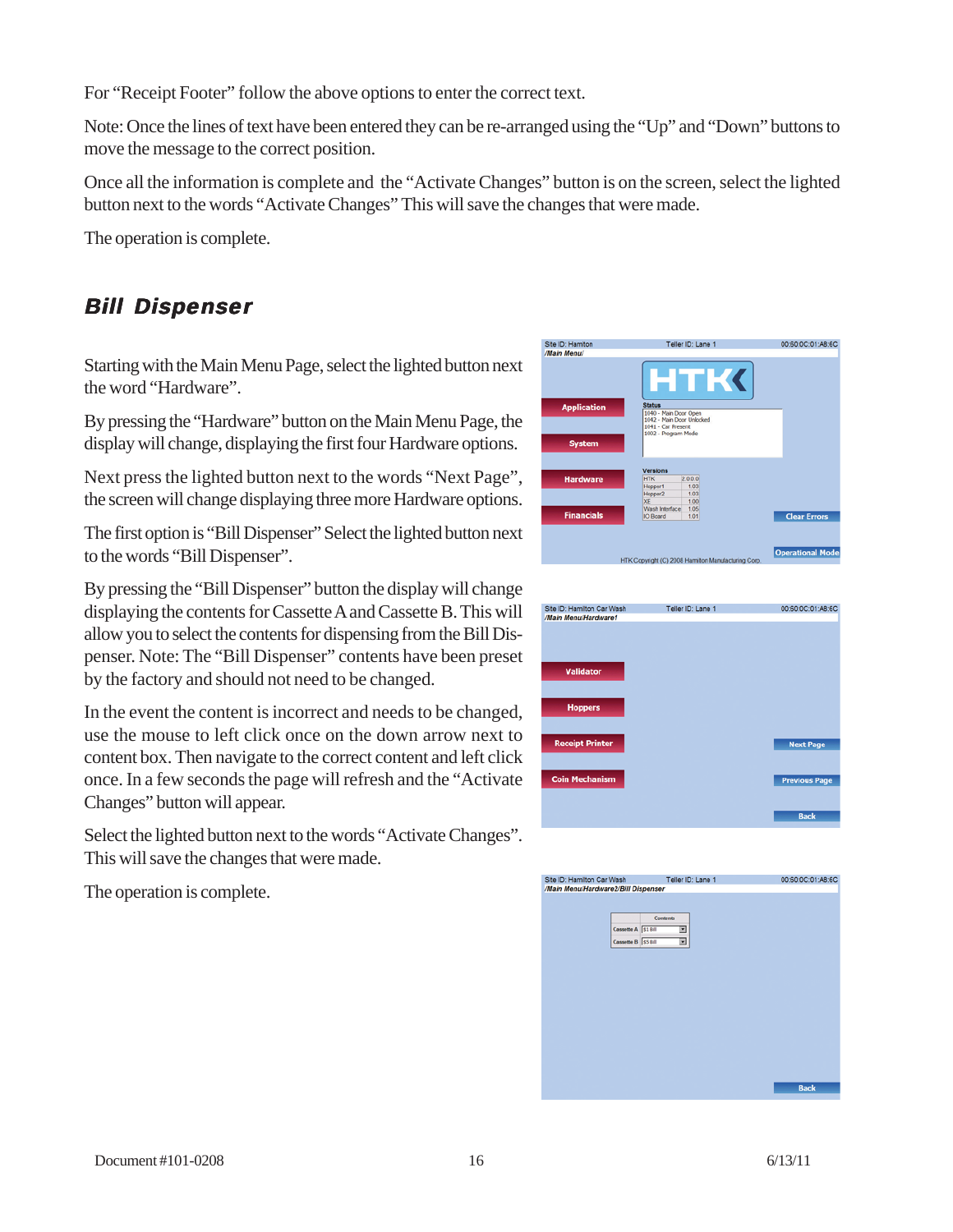### Financials / Audits

#### Audits





Starting with the Main Menu Page, select the lighted button next to the word "Financials".

By pressing the "Financial" button on the Main Menu Page, the display will change, displaying the one Financial option.

Next press the lighted button next to the word "Audit". The screen will change displaying three Audit options, View Audits, Print Audits, and Reset Counts.

By pressing the lighted button next to the words "View Audits", the screen will change displaying the audit report for the HTK.

By pressing the lighted button next to the words "Print Audit Reports" it will automatically print the HTK audit report. The screen will go blue and the "Back" Button will appear. Press the lighted button next to the word "Back".

By pressing the lighted button next to the words "Reset Counts", you can clear the inventory counts. Note: This category clears the "resettable" inventory only. The screen will prompt you to select "Yes" or "No thanks".

By pressing "No thanks" you decline resetting counts. Then press the lighted button next to the "Back" button to return to previous page.

By pressing "Yes" the counts will be cleared and a "successfully cleared counts" message will appear. Then press the lighted button next to the "Back" button to return to previous page.

| Site ID: Hamilton Car Wash   | Teller ID: Lane 1 | 00:60:0C:01:A8:6C |
|------------------------------|-------------------|-------------------|
| /Main Menu/Financials/Audits |                   |                   |
|                              |                   |                   |
|                              |                   |                   |
|                              |                   |                   |
|                              |                   |                   |
|                              |                   |                   |
| <b>View Audit Reports</b>    |                   |                   |
|                              |                   |                   |
|                              |                   |                   |
|                              |                   |                   |
| <b>Print Audit Reports</b>   |                   |                   |
|                              |                   |                   |
|                              |                   |                   |
|                              |                   |                   |
| <b>Reset Counts</b>          |                   |                   |
|                              |                   |                   |
|                              |                   |                   |
|                              |                   |                   |
|                              |                   |                   |
|                              |                   |                   |
|                              |                   |                   |
|                              |                   |                   |
|                              |                   | <b>Back</b>       |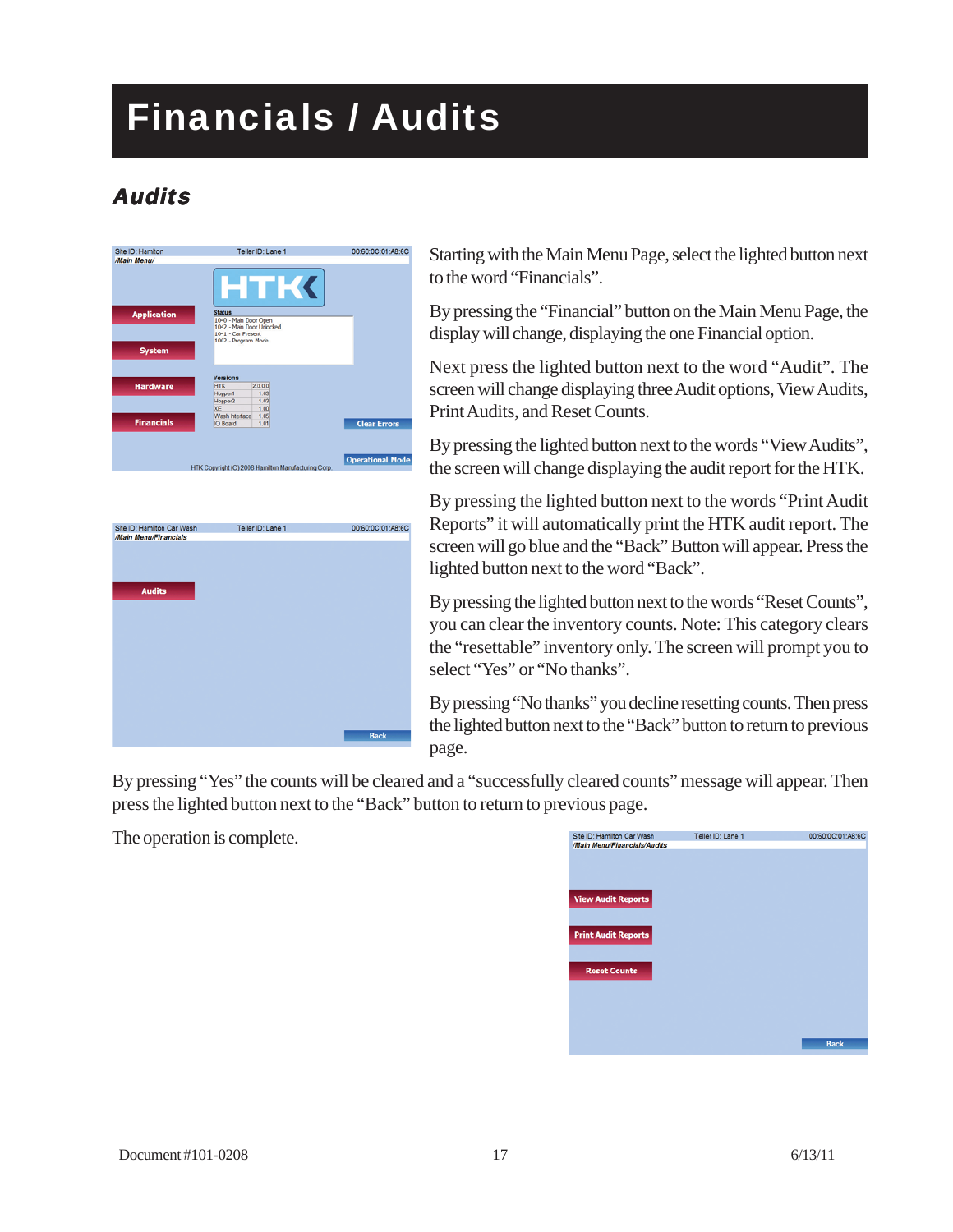#### **LIMITED WARRANTY AGREEMENT OF HAMILTON MANUFACTURING CORP.**

Hamilton Manufacturing Corp., an Ohio Corporation, ("Seller") warrants to Purchaser that all new equipment shall be free from defects in material and factory workmanship for a period of one (1) year from the original shipping date. Hamilton Manufacturing Corp. further warrants if any part of said new equipment in Seller's sole opinion, requires replacement or repair due to a defect in material or factory workmanship during said period, Seller will repair or replace said new equipment. Purchaser's remedies and the liabilities and obligations of Seller herein shall be limited to repair or replacement of the equipment as Seller may choose, and Seller's obligation to remedy such defects shall not exceed the Purchaser's original cost for the equipment. Purchaser EXPRESSLY AGREES this is the EXCLUSIVE REMEDY under this warranty. There are no other express or implied warranties which extend beyond the face hereof. All warranty repair service must be performed by either a Factory Trained Service Representative or **HAMILTON MANUFACTURING CORP., 1026 Hamilton Drive, Holland, Ohio 43528 PHONE (419) 867-4858 or (800) 837-5561, FAX (419) 867-4867.**

The limited warranty for new equipment is conditioned upon the following:

- 1. The subject equipment has not, in the Seller's sole opinion, been subjected to: accident, abuse, misuse, vandalism, civil disobedience, riots, acts of God, natural disaster, acts of war or terrorism.
- 2. The Seller shall not be liable for any expense incurred by Purchaser incidental to the repair or replacement of equipment and Purchaser shall assume full responsibility for any freight or shipping charges.
- 3. The coverage of this warranty shall not extend to expendable parts.
- 4. Purchaser shall have a warranty registration card on file with Seller prior to any claim in order for warranty protection to apply.
- 5. No warranty coverage is applicable to any equipment used for currency other than that specified at the time of the purchase.
- 6. Seller expressly disclaims any warranty that counterfeit currency will not activate said equipment.
- 7. Seller expressly disclaims any warranty for any losses due to bill manipulation or theft or loss of cash under any circumstances.
- 8. Use of the equipment for anything other than its intended and designed use will void the Limited Warranty Agreement. Use of equipment for anything other than its intended and designed use includes, but is not limited to, downloading software/applications not certified by Seller such as e-mail, spyware, screen savers, viruses, worms, third party software, web search engines, cookies, spam, desktop applications, games, web surfing, etc.

Seller further warrants all repair or service work performed by a factory trained representative or Hamilton Manufacturing Corp. for a period of ninety (90) days from the date the repair or service work was performed. Purchaser's remedies and the liabilities and obligations of Seller herein shall be limited to repair or replacement of equipment as Seller may choose, and Seller's obligation to remedy such defects shall not exceed the Purchaser's depreciated value of the equipment. Purchaser EXPRESSLY AGREES this is an EXCLUSIVE REMEDY under this warranty. There are no other express or implied warranties on repair or service work performed by a factory trained representative or Hamilton Manufacturing Corp. which extend beyond the face hereof.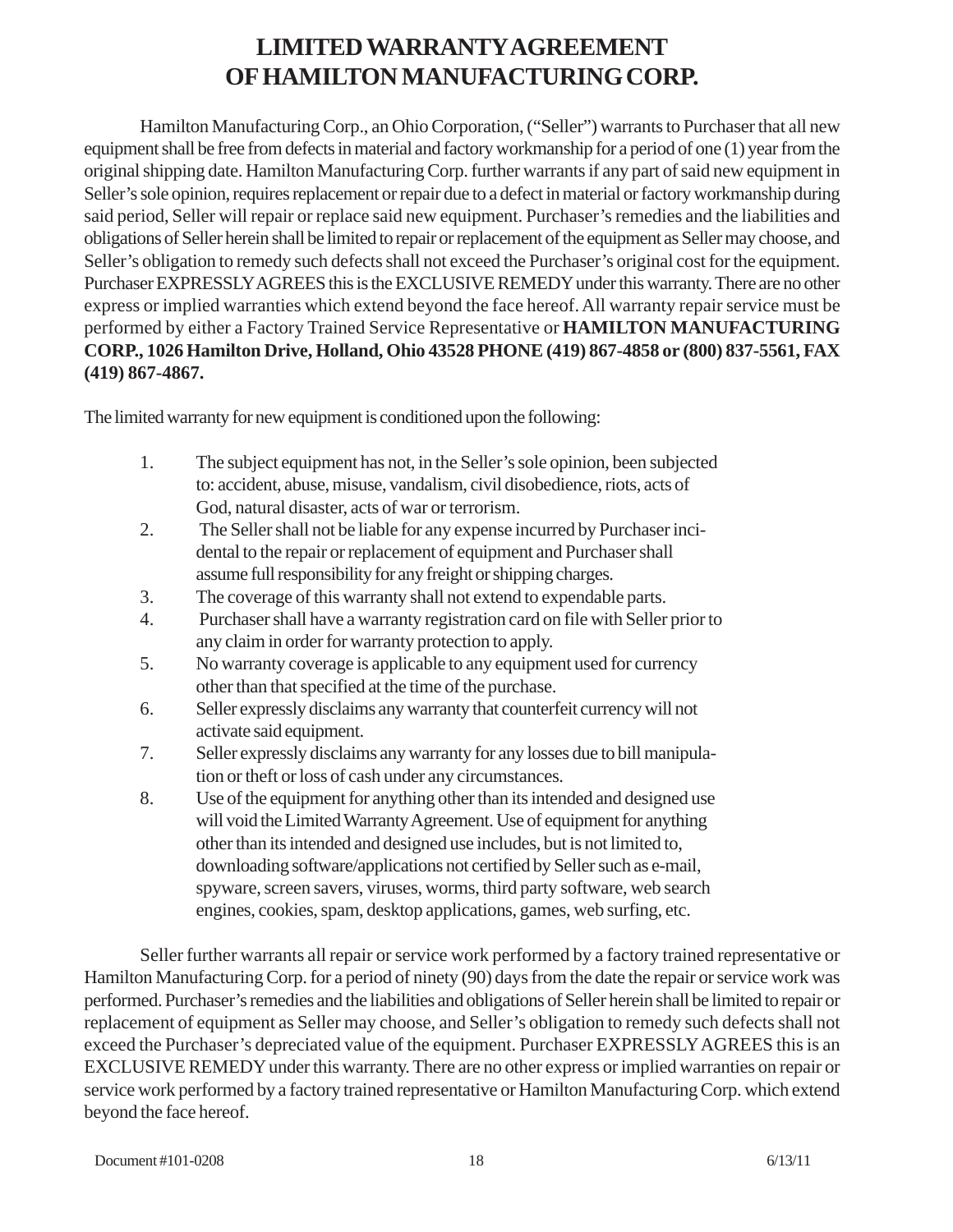The limited warranty for repair and service work is conditioned upon the following:

- 1. The subject equipment has not, in the Seller's sole opinion, been subjected to: accident, abuse, misuse, vandalism, civil disobedience, riots, acts of God, natural disaster, acts of war or terrorism.
- 2. The Seller shall not be liable for any expense incurred by Purchaser incidental to the repair or replacement of equipment and Purchaser shall assume full responsibility for any freight or shipping charges.
- 3. The coverage of this warranty shall not extend to expendable parts.
- 4. Purchaser shall have a warranty registration card on file with Seller prior to any claim in order for warranty protection to apply.
- 5. No warranty coverage is applicable to any equipment used for currency other than that specified at the time of the purchase.
- 6. Seller expressly disclaims any warranty that counterfeit currency will not activate said equipment.
- 7. Seller expressly disclaims any warranty for any losses due to bill manipulation or theft or loss of cash under any circumstances.
- 8. No person or entity other than a factory trained representative or Hamilton Manufacturing Corp. has performed or attempted to perform the subject repair or service.
- 9. Using equipment which has been serviced or repaired for anything other than its intended or designed use such as downloading software applications not certified by Seller will void the Limited Warranty Agreement. This includes software/applications such as e-mail, spyware, screen savers, viruses, worms, third party software, web search engines, cookies, spam, desktop applications, games, web surfing, etc.

THIS AGREEMENT IS MADE WITH THE EXPRESS UNDERSTANDING THAT THERE ARE NO IMPLIED WARRANTIES THAT THE EQUIPMENT SHALL BE MERCHANTABLE, OR THAT THE GOODS SHALL BE FIT FOR ANY PARTICULAR PURPOSE. PURCHASER HEREBY ACKNOWLEDGES THAT IT IS NOT RELYING ON THE SELLER'S SKILL OR JUDGMENT TO SELECT OR FURNISH EQUIPMENT SUITABLE FOR ANY PARTICULAR PURPOSE AND THAT THERE ARE NO WARRANTIES WHICH EXTEND BEYOND THAT WHICH IS DESCRIBED HEREIN.

The Purchaser agrees that in no event will the Seller be liable for direct, indirect, or consequential damages or for injury resulting from any defective or non-conforming new, repaired or serviced equipment, or for any loss, damage or expense of any kind, including loss of profits, business interruption, loss of business information or other pecuniary loss arising in connection with this Limited Warranty Agreement, or with the use of, or inability to use the subject equipment regardless of Sellers knowledge of the possibility of the same.